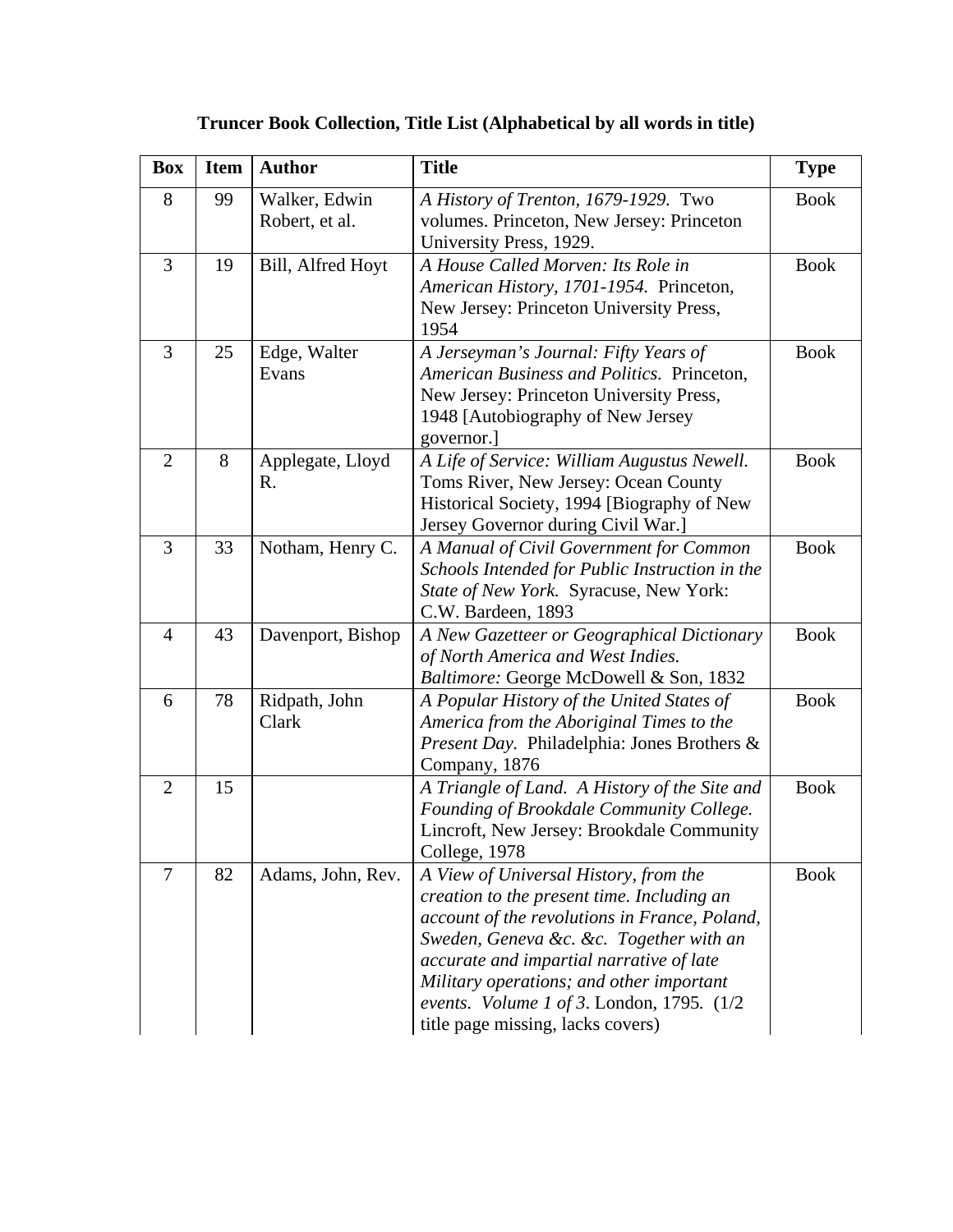| 11             | 176 | Taylor, Fitch W.       | A Voyage Around the World in the U.S.                 | <b>Book</b> |
|----------------|-----|------------------------|-------------------------------------------------------|-------------|
|                |     |                        | Frigate Columbia; Attended by her Consort             |             |
|                |     |                        | the Sloop of War John Adams, and Bearing              |             |
|                |     |                        | the Broad Pennant of Commodore George C.              |             |
|                |     |                        | Read. Two volumes. New Haven,                         |             |
|                |     |                        | Connecticut: H. Mansfield, 1842                       |             |
| 12             | 189 | Rusling,               | Abraham Lincoln and His Religious Faith.              | Pamphlet    |
|                |     | <b>Companion James</b> | N.p.: Commandery of the State of                      |             |
|                |     | F.                     | Pennsylvania, 1915                                    |             |
| 5              | 59  | Heston, Alfred M.      | Absegami: Annals of Eyren Haven and                   | <b>Book</b> |
|                |     |                        | Atlantic City. 1609-1904. Volume II.                  |             |
|                |     |                        | Atlantic City, New Jersey: Author, 1904               |             |
| $\overline{7}$ | 81  |                        | Acts of Congress. [Laws of United States].            | <b>Book</b> |
|                |     |                        | Philadelphia: Richard Folwell, 1797. (Title           |             |
|                |     |                        | page missing)                                         |             |
| 3              | 21  | Cawley, Margaret       | Along the Old York Road. New Brunswick,               | <b>Book</b> |
|                |     | and James Cawley       | New Jersey: Rutgers University Press, 1965.           |             |
|                |     |                        | [The route of the Swift-Sure Stage Lines of           |             |
|                |     |                        | Colonial days and one of Washington's                 |             |
|                |     |                        | lifelines in the Revolution.                          |             |
| 8              | 104 | Weiss, Harry B.        | An Almanack for Members of the New Jersey             | Pamphlet    |
|                |     |                        | Agricultural Society. Trenton, New Jersey:            |             |
|                |     |                        | New Jersey Agricultural Society, 1948                 |             |
| 12             | 186 | Riley, James           | An Authentic Narrative of the Loss of the             | <b>Book</b> |
|                |     |                        | American Brig Commerce, Wrecked on the                |             |
|                |     |                        | Western Coast of Africa. Hartford,                    |             |
|                |     |                        | Connecticut: Silus Andrus, 1828                       |             |
| $\overline{4}$ | 42  | Clay, Jehu Curtis,     | Annals of the Swedes on the Delaware, 4 <sup>th</sup> | <b>Book</b> |
|                |     | Rev.                   | ed. Chicago: John Ericsson Memorial                   |             |
|                |     |                        | Committee, 1938                                       |             |
| 6              | 72  | Morse, Silas R., et    | Annual Report of New Jersey State Museum              | <b>Book</b> |
|                |     | al                     | 1907, with Mammals of New Jersey.                     |             |
|                |     |                        | Trenton, New Jersey: MacCrellish &                    |             |
|                |     |                        | Quigley, 1908. (2 copies)                             |             |
|                |     |                        |                                                       |             |
| $\overline{4}$ | 38  | Morse, Silas R., et    | Annual Report of the New Jersey State                 | <b>Book</b> |
|                |     | al.                    | Museum 1904. Paterson, New Jersey: News               |             |
|                |     |                        | Printing Company, 1905.                               |             |
| $\overline{4}$ | 39  | Morse, Silas R., et    | Annual Report of the New Jersey State                 | <b>Book</b> |
|                |     | al.                    | Museum 1914. Trenton, New Jersey: State               |             |
|                |     |                        | Gazette Publishing Company, Printers, 1915.           |             |
|                |     |                        |                                                       |             |
| 6              | 69  | Morse, Silas R., et    | Annual Report of the New Jersey State                 | <b>Book</b> |
|                |     | al.                    | Museum 1903, with a List of the Birds of              |             |
|                |     |                        | New Jersey. Camden, New Jersey:                       |             |
|                |     |                        | Sinnickson Chew & Sons Company, 1904.                 |             |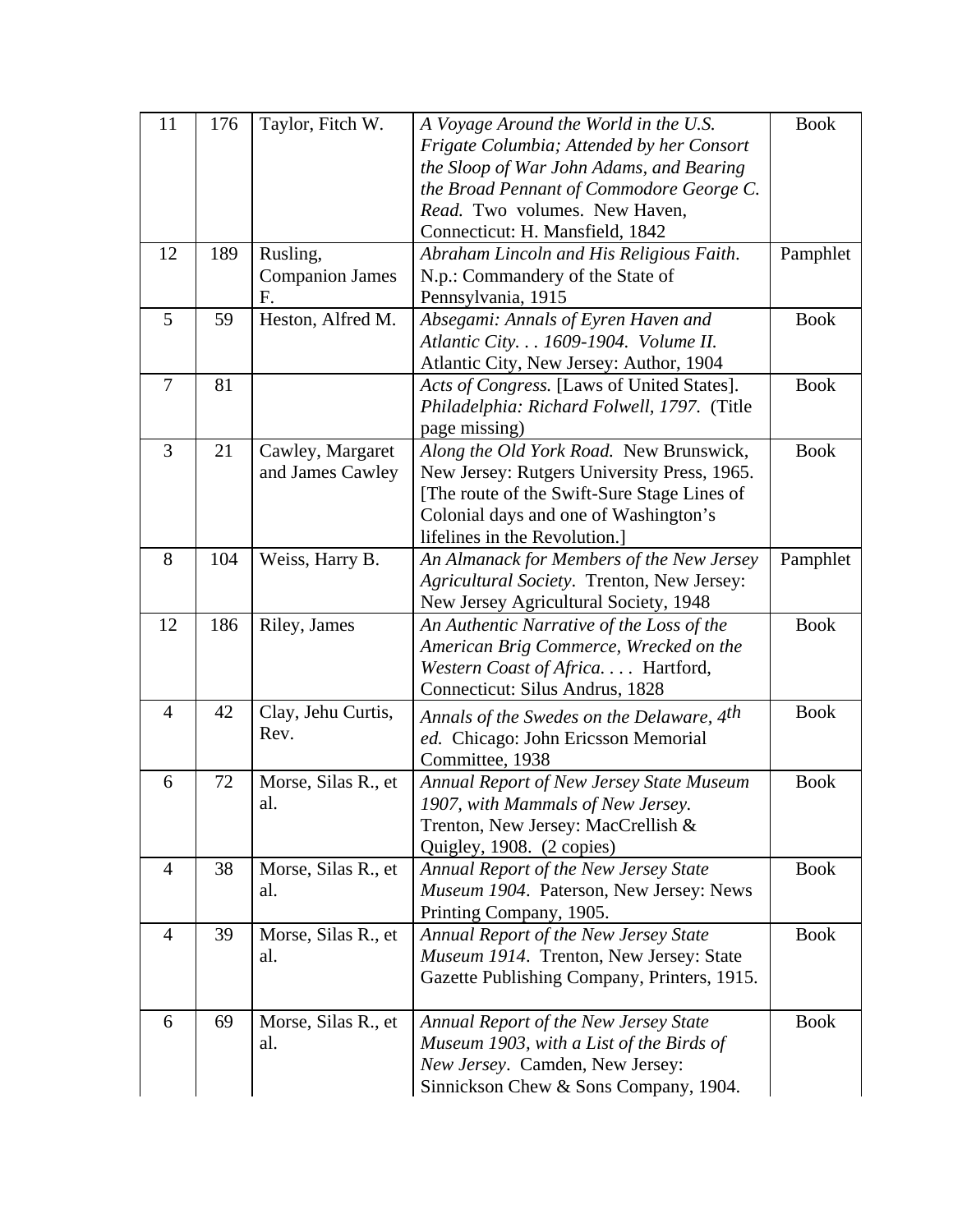| 6      | 70  | Morse, Silas R., et | <b>Annual Report of the New Jersey State</b>         | <b>Book</b> |
|--------|-----|---------------------|------------------------------------------------------|-------------|
|        |     | al.                 | Museum 1905, with Fresh and Salt Water               |             |
|        |     |                     | Fish Found in Waters of New Jersey.                  |             |
|        |     |                     | Trenton, New Jersey: MacCrellish &                   |             |
|        |     |                     | Quigley, 1906                                        |             |
| 6      | 71  | Morse, Silas R., et | Annual Report of the New Jersey State                | <b>Book</b> |
|        |     | al.                 | Museum 1906, with Amphibians and Reptiles            |             |
|        |     |                     | of New Jersey, [with] Supplement, Fishes of          |             |
|        |     |                     | New Jersey. Trenton, New Jersey:                     |             |
|        |     |                     | MacCrellish & Quigley, 1907                          |             |
| 6      | 73  | Morse, Silas R., et | Annual Report of the New Jersey State                | <b>Book</b> |
|        |     | al.                 | Museum 1908, with Birds of New Jersey,               |             |
|        |     |                     | Their Nests and Eggs. Trenton, New Jersey:           |             |
|        |     |                     | MacCrellish & Quigley, 1909                          |             |
| 6      | 74  | Morse, Silas R., et | Annual Report of the New Jersey State                | <b>Book</b> |
|        |     | al.                 | Museum 1909, with Insects of New Jersey.             |             |
|        |     |                     | Trenton, New Jersey: MacCrellish &                   |             |
|        |     |                     | Quigley, 1910                                        |             |
| 6      | 75  | Morse, Silas R., et | <b>Annual Report of the New Jersey State</b>         | <b>Book</b> |
|        |     | al.                 | Museum 1910, with Plants of Southern New             |             |
|        |     |                     | Jersey. Trenton, New Jersey: MacCrellish &           |             |
|        |     |                     | Quigley, 1911 [Includes flora of Pine                |             |
|        |     |                     | Barrens.                                             |             |
| 6      | 76  | Morse, Silas R., et | Annual Report of the New Jersey State                | <b>Book</b> |
|        |     |                     |                                                      |             |
|        |     | al.                 | Museum 1911, with Crustacea of New                   |             |
|        |     |                     | Jersey. Trenton, New Jersey: MacCrellish &           |             |
|        |     |                     | Quigley, 1912.                                       |             |
| 8      | 105 | Todd, W. Parsons    | Annual Report of the Quincy Mining                   | Pamphlet    |
|        |     |                     | Company for the Year 1973. Morristown,               |             |
|        |     |                     | New Jersey: Quincy Mining Company, 1974              |             |
|        |     |                     | [Re copper mine near Hancock, Michigan.]             |             |
| 4      | 40  | Smock, John C.      | Annual Report of the State Geologist, Report         | <b>Book</b> |
|        |     |                     | on Forests, 1899. Trenton, New Jersey:               |             |
|        |     |                     | MacCrellish & Quigley, 1900                          |             |
| 13     | 190 | Tholl, Claire K.,   | Bergen County History. 1970 Annual. River            | <b>Book</b> |
|        |     | ed.                 | Edge, New Jersey: Bergen County Historical           |             |
|        |     |                     | Society, 1970                                        |             |
| 10     | 154 | Beard, John C.      | Blue Water Views of Old New York Including           | <b>Book</b> |
|        |     |                     | Long Island and the Jersey Shore. Barre,             |             |
|        |     |                     | MA: Scrimshaw Press, 1970                            |             |
| 10     | 168 | Cunningham, John    | Capsules of New Jersey History. Trenton,             | Pamphlet    |
|        |     | T.                  | New Jersey: New Jersey Manufacturers                 |             |
|        |     |                     | Insurance Company, 1974                              |             |
| $\tau$ | 92  | Mulford, Isaac S.,  | Civil and Political History of New Jersey.           | <b>Book</b> |
|        |     | M.D.                | Camden, New Jersey: P. Keen and E.<br>Chandler, 1848 |             |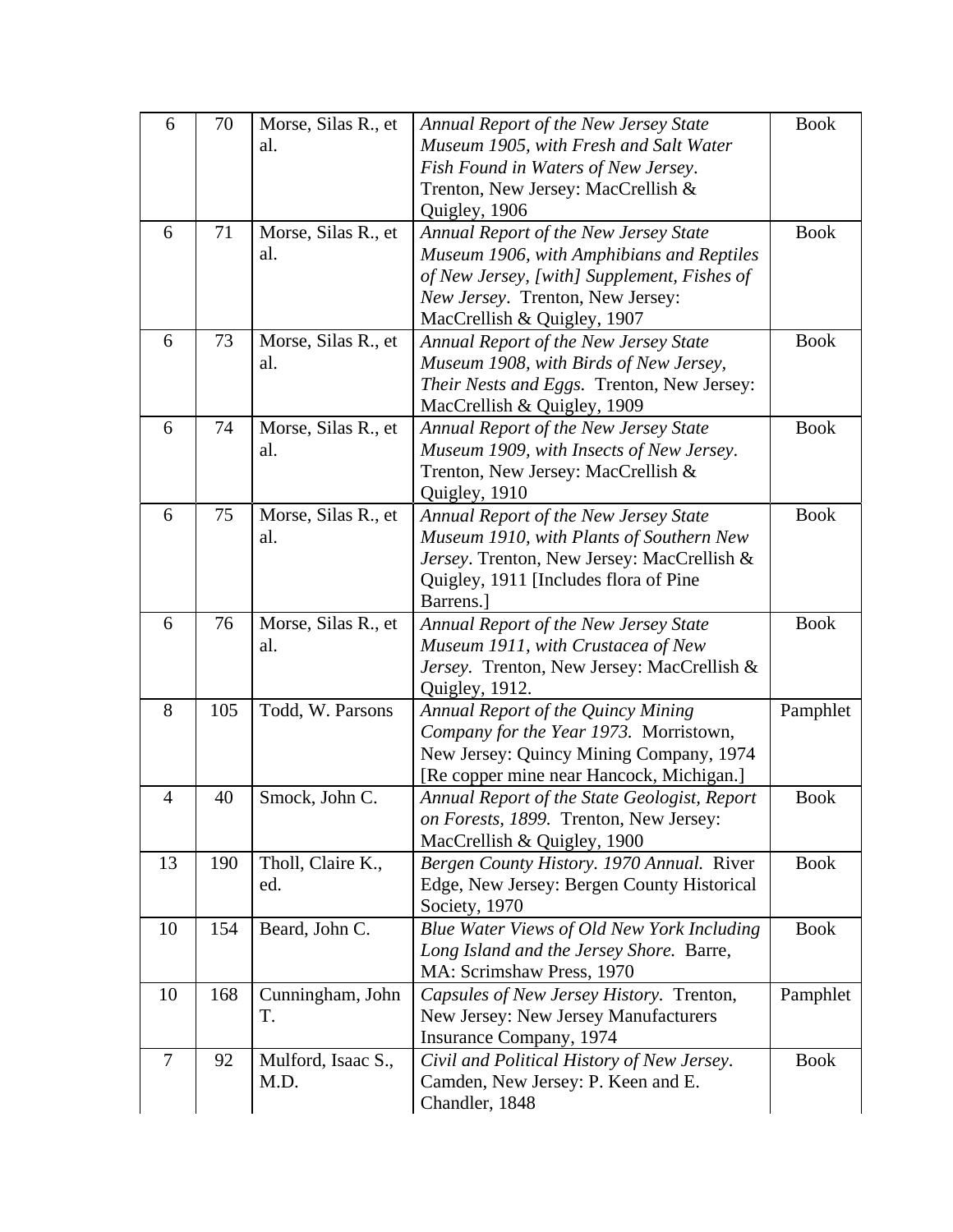| 12             | 187            | Story, Joseph          | Commentaries on the Constitution of the      | <b>Book</b> |
|----------------|----------------|------------------------|----------------------------------------------|-------------|
|                |                |                        | United States with a Preliminary Review of   |             |
|                |                |                        | the Constitutional History Boston:           |             |
|                |                |                        | Hilliard, Gray, and Company, 1833            |             |
| 10             | 163            | Sim, Mary B.           | Commercial Canning in New Jersey: History    | <b>Book</b> |
|                |                |                        | and Early Development. Trenton, New          |             |
|                |                |                        | Jersey: New Jersey Agricultural Society,     |             |
|                |                |                        | 1951                                         |             |
| 10             | 169            | Matthews, Prich        | Delaware Valley: Historic Guidebook.         | Pamphlet    |
|                |                |                        | Whitehouse Station, New Jersey:              |             |
|                |                |                        | Shampanore Publishing Company, 1965          |             |
| $\overline{2}$ | 12             | Lathrop, Elise         | Early American Inns and Taverns. New         | <b>Book</b> |
|                |                |                        | York: Tudor Publishing Company, 1926         |             |
| 10             | 153            | Beekman, George        | Early Dutch Settlers of Monmouth County,     | <b>Book</b> |
|                |                | C.                     | New Jersey. Freehold, New Jersey: Morreau    |             |
|                |                |                        | Brothers, 1901 [Compilation of articles      |             |
|                |                |                        | written for the Freehold Transcript.]        |             |
| $\overline{2}$ | 11             | Langdon, William       | Everyday Things in American Life, 1607-      | <b>Book</b> |
|                |                | Chauncy                | 1776. New York: Charles Scribner's Sons,     |             |
|                |                |                        | 1937                                         |             |
| $\mathbf{1}$   | $\overline{2}$ | Cawley, James and      | Exploring the Little Rivers of New Jersey.   | <b>Book</b> |
|                |                | <b>Margaret Cawley</b> | Princeton, New Jersey: Princeton University  |             |
|                |                |                        | Press, 1942                                  |             |
| 5              | 58             | Cook, George H.        | Final Report of the State Geologist. Volume  | <b>Book</b> |
|                |                |                        | 2. Mineralogy, Botany, Zoology. Trenton,     |             |
|                |                |                        | New Jersey: John L. Murphy, 1890             |             |
| 7              | 91             | Elmer, Lucius Q.C.     | Forms of Proceedings Under the Laws of       | <b>Book</b> |
|                |                |                        | New Jersey. Trenton, New Jersey: C. Scott    |             |
|                |                |                        | & Company, 1856                              |             |
| 1              | 3              | Corlette, Suzanne,     | From Lenape Territory to Royal Province:     | <b>Book</b> |
|                |                | et al.                 | New Jersey, 1600-1750. Trenton, New          |             |
|                |                |                        | Jersey: New Jersey State Museum, 1971        |             |
| $\overline{4}$ | 41             | Borden, Elma R.        | From Locust Grove, 1695 to Groveville,       | <b>Book</b> |
|                |                |                        | 1980. Lambertville, New Jersey: Gardner      |             |
|                |                |                        | Printing Company, 1984                       |             |
| $\overline{3}$ | 26             | Boyd, Julian P.        | <b>Fundamental Laws and Constitutions of</b> | <b>Book</b> |
|                |                |                        | New Jersey, 1664-1964. Princeton, New        |             |
|                |                |                        | Jersey: D. Van Nostrand Company, Inc.,       |             |
|                |                |                        | 1964                                         |             |
| 13             | 191            | Lee, Francis           | Genealogical & Personal Memorial of          | <b>Book</b> |
|                |                | <b>Bazley</b>          | Mercer County, New Jersey. Two volumes.      |             |
|                |                |                        | Lewis Publishing Company, 1907               |             |
| 10             | 156            | Cook, George H.        | Geology of New Jersey. New Brunswick,        | <b>Book</b> |
|                |                |                        | New Jersey: Board of Managers of the State   |             |
|                |                |                        | Geological Survey, 1868 (two copies)         |             |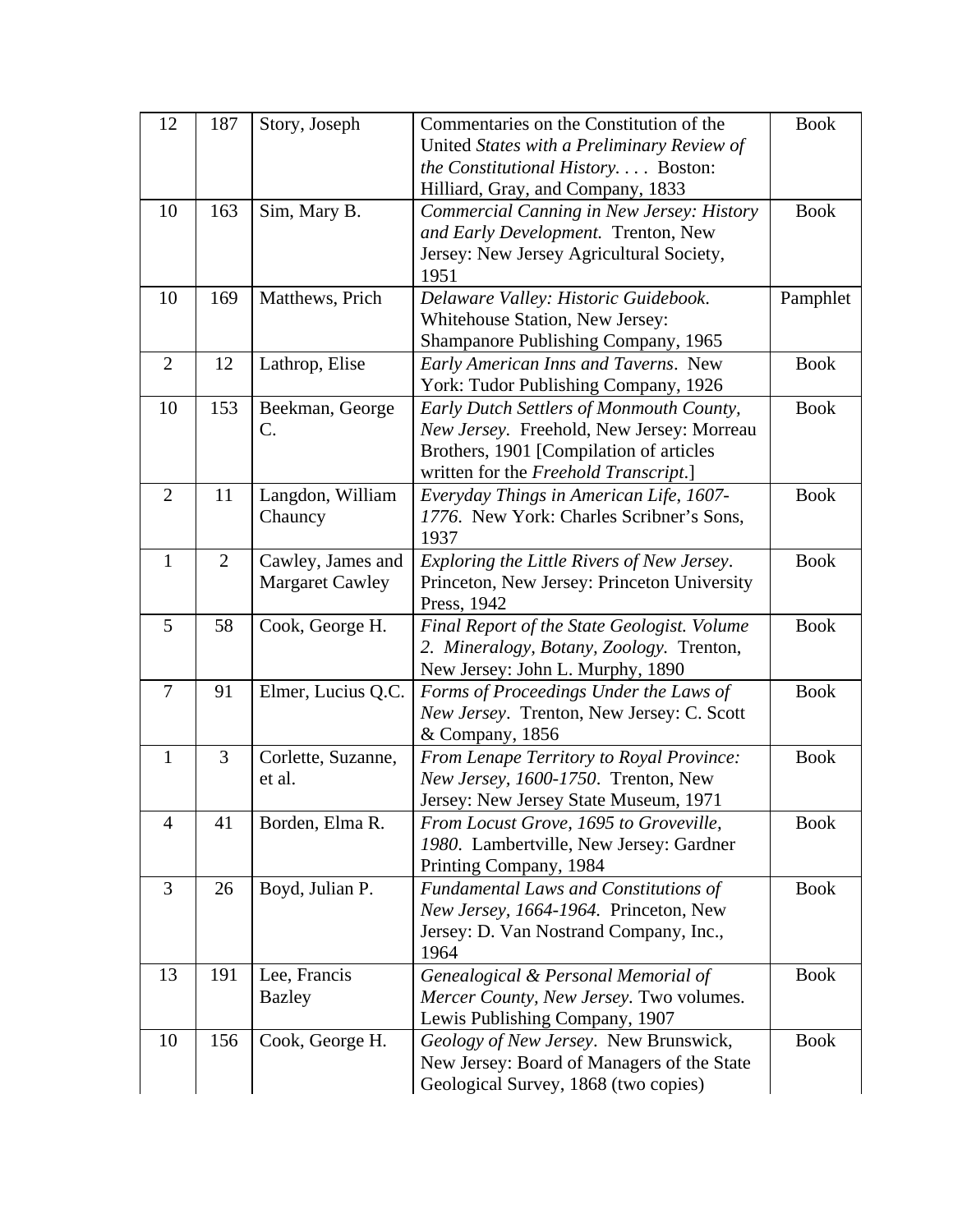| 12             | 181            | Graham, G.R., ed., | Graham's American Monthly Magazine of         | <b>Book</b> |
|----------------|----------------|--------------------|-----------------------------------------------|-------------|
|                |                | et al.             | Literature and Art, Embellished with          |             |
|                |                |                    | Mezzotint and Steel Engravings                |             |
|                |                |                    | Philadelphia: Samuel D. Patterson &           |             |
|                |                |                    | Company, 1849                                 |             |
| $\overline{2}$ | 13             | Lossing, Benson J. | Harpers' Popular Cyclopedia of United         | <b>Book</b> |
|                |                |                    | <i>States History.</i> New York: Harper &     |             |
|                |                |                    | Brothers, 1893. (Enlarged edition, two        |             |
|                |                |                    | volume set)                                   |             |
| 9              | 148            | Morton, Terry B.,  | Historic Preservation, Volume 26, Nos. 2, 3,  | Periodical  |
|                |                | ed.                | & 4. Summer, Fall and Winter 1974.            |             |
|                |                |                    | Washington, D.C.: National Trust for          |             |
|                |                |                    | Historic Preservation, 1974                   |             |
| 9              | 152            | Morton, Terry B.,  | Historic Preservation, Volume 30, Nos. 1, 3   | Periodical  |
|                |                | ed.                | & 4. Spring, Fall, Winter 1974. Washington,   |             |
|                |                |                    | D.C.: National Trust for Historic             |             |
|                |                |                    | Preservation, 1978                            |             |
| 9              | 149            | Morton, Terry B.,  | Historic Preservation, Volumes 27-29.         | Periodical  |
|                | to             | ed.                | [Complete] Washington, D.C.: National         |             |
|                | 151            |                    | Trust for Historic Preservation, 1975-1977    |             |
| 3              | 29             | Groff, Sibyl       | Historic Roadsides in New Jersey.             | <b>Book</b> |
|                |                |                    | Plainfield, New Jersey: The Society of        |             |
|                |                |                    | Colonial Wars in the State of New Jersey,     |             |
| 13             | 192            | Van Horn, J.H.,    | 1928<br>Historic Somerset. New Brunswick, New | <b>Book</b> |
|                |                | Compiler           | Jersey: Somerset County Historical Society,   |             |
|                |                |                    | 1965 [two copies]                             |             |
| 3              | 31             | McMahon,           | Historic South Jersey Towns. Atlantic City,   | <b>Book</b> |
|                |                | William            | New Jersey: Press Publishing Company,         |             |
|                |                |                    | 1964                                          |             |
| 5              | 64             | Shourds, Thomas    | History and Genealogy of Fenwick's Colony.    | <b>Book</b> |
|                |                |                    | Bridgeton, New Jersey: George F. Nixon,       |             |
|                |                |                    | [Quaker John Fenwick and the first]<br>1876   |             |
|                |                |                    | permanent English settlement in New           |             |
|                |                |                    | Jersey.]                                      |             |
| 1              | $\overline{4}$ | Holmes, Frank R.,  | History of Monmouth County, New Jersey        | <b>Book</b> |
|                |                | ed.                | 1664-1920. Volumes I, II, and III. New        |             |
|                |                |                    | York: Lewis Historical Publishing Company,    |             |
|                |                |                    | 1922                                          |             |
| 13             | 193            | Snell, James P.    | History of Sussex and Warren Counties, New    | <b>Book</b> |
|                |                |                    | Jersey with Illustrations and Biographical    |             |
|                |                |                    | Sketches of Its Prominent Men. Philadelphia:  |             |
|                |                |                    | Everts and Peck, 1881                         |             |
| $\overline{4}$ | 54             | Symmes, Frank R.,  | History of the Old Tennent Church.            | <b>Book</b> |
|                |                | Rev.               | Cranbury, New Jersey: George W.               |             |
|                |                |                    | Burroughs, 1904                               |             |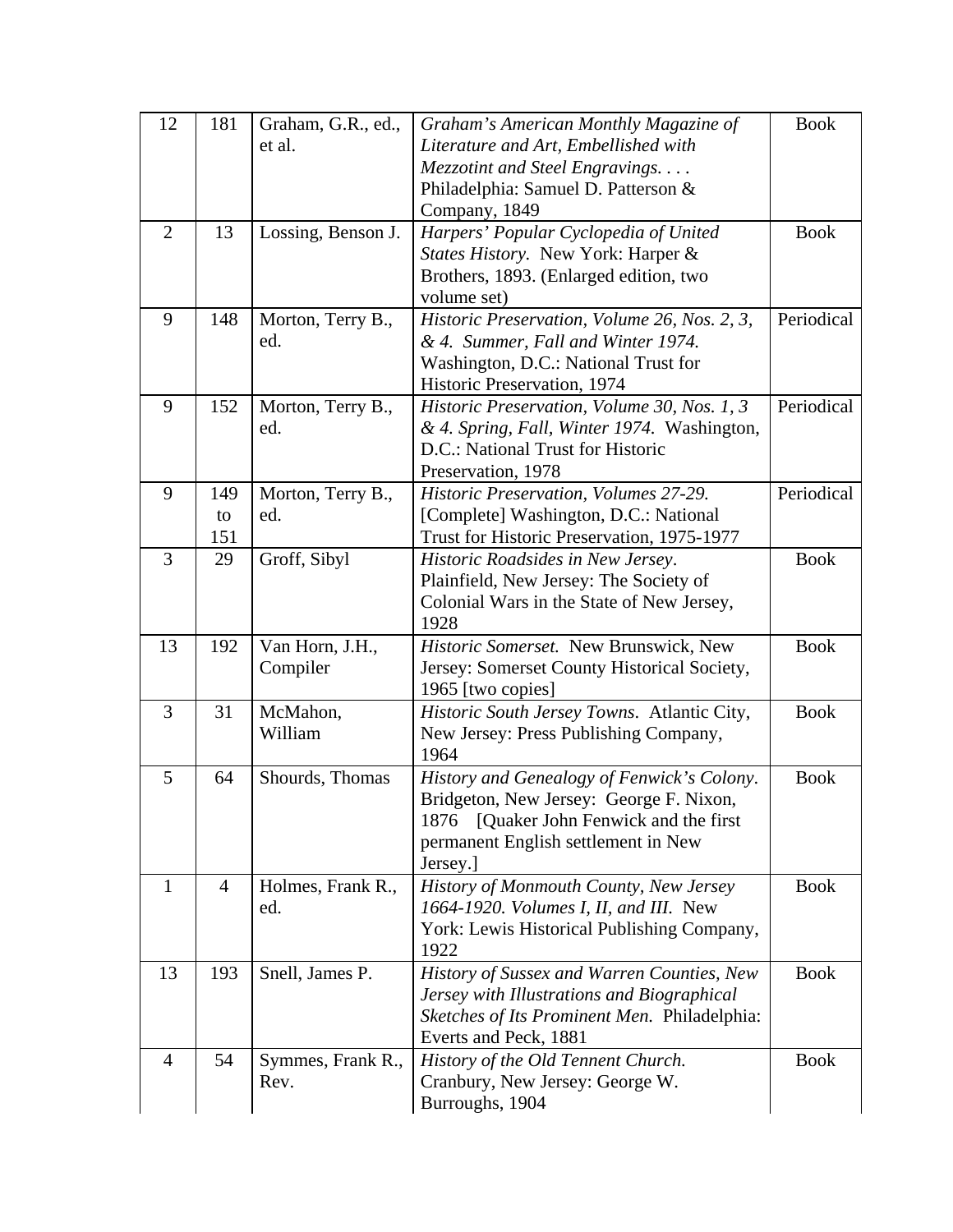| $\overline{7}$ | 89           | Bancroft, George   | History of the United States from the        | <b>Book</b> |
|----------------|--------------|--------------------|----------------------------------------------|-------------|
|                |              |                    | Discovery of the American Continent.         |             |
|                |              |                    | Volumes I & II. Boston: Charles C. Little    |             |
|                |              |                    | and James Brown, 1838                        |             |
| 3              | 30           | Jeanmaire, E.      | Illustrated Guide to Geneva. Geneva,         | <b>Book</b> |
|                |              | [illustrator]      | Switzerland: Association of Commerce and     |             |
|                |              |                    | Industry, n.d.                               |             |
| $\mathbf{1}$   | $\mathbf{1}$ | Becker, Donald     | Indian Place Names in New Jersey. Cedar      | <b>Book</b> |
|                |              | William            | Grove, New Jersey: Phillips-Campbell         |             |
|                |              |                    | Publishing Company, 1964                     |             |
| 6              | 77           | Bayley, William S. | Iron Mines and Mining in New Jersey,         | <b>Book</b> |
|                |              |                    | Volume VII. Trenton, New Jersey:             |             |
|                |              |                    | Macrellish & Quigley, 1910                   |             |
| 3              | 24           | Eaton, Harriet P.  | Jersey City and its Historic Sites. Jersey   | <b>Book</b> |
|                |              |                    | City: The Woman's Club of Jersey City,       |             |
|                |              |                    | 1899                                         |             |
| $\overline{7}$ | 83           | Ricord, Frederick  | Journal of the Governor & Council, Volume    | <b>Book</b> |
|                |              | W. and William     | I, 1682-1714. Documents Relating to the      |             |
|                |              | Nelson, eds.       | Colonial History of the State of New Jersey, |             |
|                |              |                    | Volume XIII. New Jersey Archives, First      |             |
|                |              |                    | Series. Trenton, New Jersey: John L. Murphy  |             |
|                |              |                    | Publishing Company, Printers, 1890           |             |
| $\overline{7}$ | 84           | Ricord, Frederick  | Journal of the Governor & Council, Volume    | <b>Book</b> |
|                |              | W. and William     | II, 1715-1738. Documents Relating to the     |             |
|                |              | Nelson, eds.       | Colonial History of the State of New Jersey, |             |
|                |              |                    | Volume XIV. New Jersey Archives, First       |             |
|                |              |                    | Series. Trenton, New Jersey: John L.         |             |
|                |              |                    | Murphy Publishing Company, 1890              |             |
| $\overline{7}$ | 86           | Ricord, Frederick  | Journal of the Governor & Council, Volume    | <b>Book</b> |
|                |              | W., ed.            | IV. Documents Relating to the Colonial       |             |
|                |              |                    | History of the State of New Jersey, Volume   |             |
|                |              |                    | XVI. New Jersey Archives, First Series.      |             |
|                |              |                    | Trenton, New Jersey: John L. Murphy          |             |
|                |              |                    | Publishing Company, 1891                     |             |
| $\overline{7}$ | 87           | Ricord, Frederick  | Journal of the Governor & Council, Volume    | <b>Book</b> |
|                |              | W., ed.            | V, 1756-1768. Documents Relating to the      |             |
|                |              |                    | Colonial History of the State of New Jersey, |             |
|                |              |                    | Volume XVII. New Jersey Archives, First      |             |
|                |              |                    | Series. Trenton, New Jersey: The John L.     |             |
|                |              |                    | Murphy Publishing Company, 1892              |             |
| $\tau$         | 88           | Ricord, Frederick  | Journal of the Governor & Council, Volume    | <b>Book</b> |
|                |              | W., ed.            | VI, 1769-1775. Documents Relating to the     |             |
|                |              |                    | Colonial History of the State of New Jersey, |             |
|                |              |                    | Volume XVIII. New Jersey Archives, First     |             |
|                |              |                    | Series. Trenton, New Jersey: John L. Murphy  |             |
|                |              |                    | Publishing Company, 1893                     |             |
|                |              |                    |                                              |             |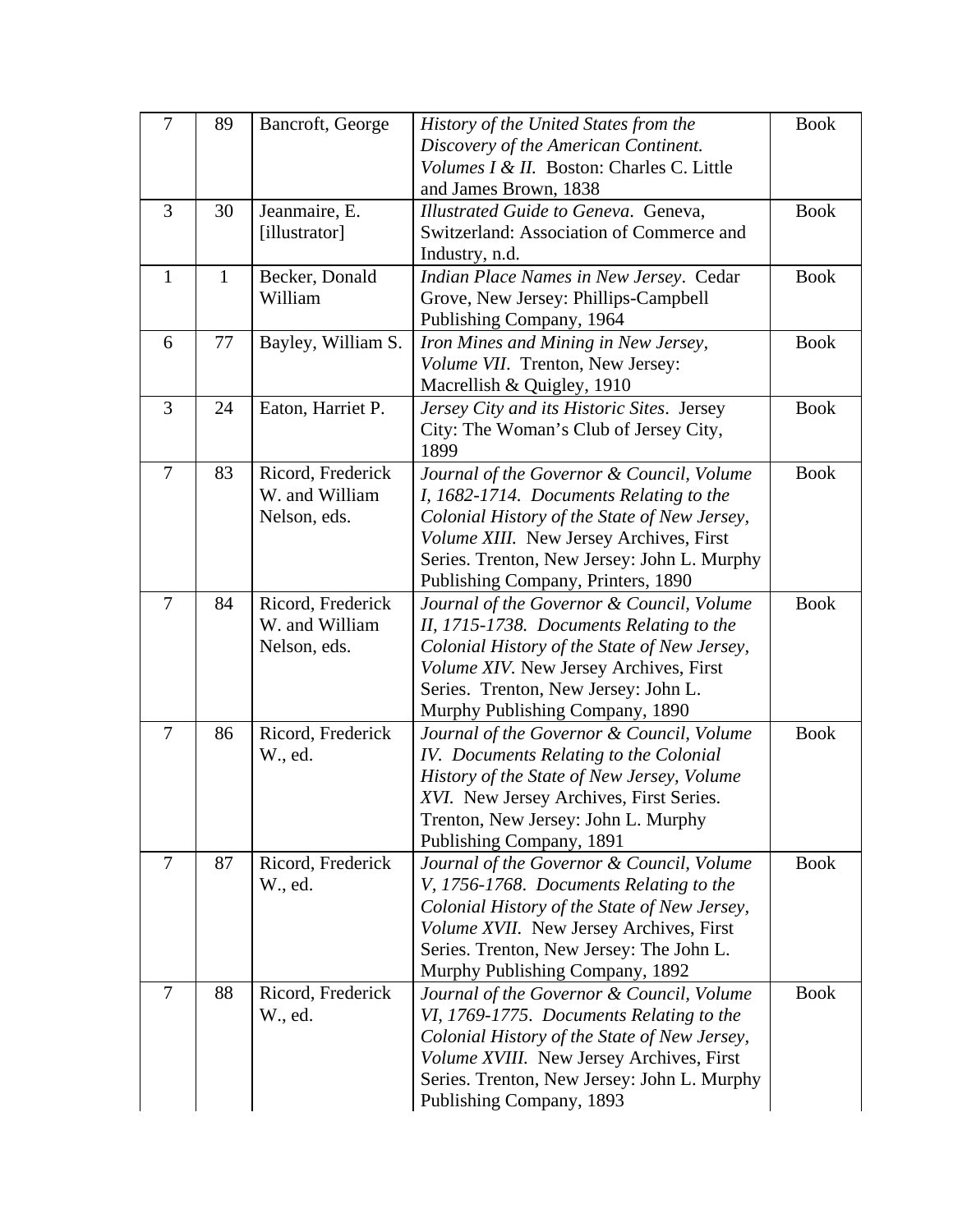| $\overline{7}$ | 85  | Ricord, Frederick  | Journal of the Governor and Council,                  | <b>Book</b> |
|----------------|-----|--------------------|-------------------------------------------------------|-------------|
|                |     | W. and William     | Volume III, 1738-1748. Documents Relating             |             |
|                |     | Nelson, eds.       | to the Colonial History of the State of New           |             |
|                |     |                    | Jersey, Volume XV. New Jersey Archives,               |             |
|                |     |                    | First Series. Trenton, New Jersey: John L.            |             |
|                |     |                    | Murphy Publishing Company, 1891                       |             |
| $\overline{4}$ | 48  | Mellick, Andrew    | Lesser Crossroads: Edited by Hubert G.                | <b>Book</b> |
|                |     | D., Jr.            | Schmidt from the Story of an Old Farm.                |             |
|                |     |                    | New Brunswick, New Jersey: Rutgers                    |             |
|                |     |                    | University Press, 1948 [Re Mellick family             |             |
|                |     |                    | that emigrated from Prussia to Somerset               |             |
|                |     |                    | County, New Jersey, in the 18 <sup>th</sup> century.] |             |
| 11             | 175 | Seward, William    | Life and Public Services of John Quincy               | <b>Book</b> |
|                |     | H.                 | Adams, Sixth President of the United States,          |             |
|                |     |                    | with the Eulogy Delivered. New York:                  |             |
|                |     |                    | Miller, Orton & Mulligan, 1856                        |             |
| 11             | 172 | Lincoln, Robert W. | Lives of the Presidents of the United States          | <b>Book</b> |
|                |     |                    | with Biographical Notices of the Signers of           |             |
|                |     |                    | the Declaration. New York: H. Wright                  |             |
|                |     |                    | & Company, 1838                                       |             |
| 8              | 100 | Crosby, Alexander  | Matawan 1686-1936. Keyport, New Jersey:               | <b>Book</b> |
|                |     | L., ed.            | Brown Publishing and Printing Company,                |             |
|                |     |                    | Inc., 1936                                            |             |
| 8              | 109 | Gilman, C.         | Military Surgery in the American Revolution.          | Pamphlet    |
|                |     | Malcolm B., MD     | 1960. [Reprint, Journal of the Medical                |             |
|                |     |                    | Society of New Jersey.]                               |             |
| 8              | 110 | Gilman, C.         | Molly Pitcher - Mary Ludwig, The Huguenot             | Pamphlet    |
|                |     | Malcolm B., MD     | Heroine. Reprint, Proceedings of the                  |             |
|                |     |                    | National Huguenot Society, Volume 16, 1959            |             |
| 8              | 113 | Zaorski, William   | Monmouth: A Page in History. [Freehold],              | Pamphlet    |
|                |     | J., et al.         | New Jersey: Monmouth County Board of                  |             |
|                |     |                    | Chosen Freeholders, 1972                              |             |
| 3              | 27  | Gilman, C.         | Monmouth: Road to Glory. Trenton, New                 | <b>Book</b> |
|                |     | Malcolm B., Col.   | Jersey: Trenton Printing Company, 1964 [Re            |             |
|                |     |                    | <b>Battle of Monmouth]</b>                            |             |
| 13             | 195 |                    | Morristown National Historical Park.                  | Pamphlet    |
|                |     |                    | Washington, DC: United States Department              |             |
|                |     |                    | of the Interior, 1941                                 |             |
| $\overline{2}$ | 10  | Cunningham, John   | New Jersey, America's Main Road: A                    | <b>Book</b> |
|                |     | T.                 | Popular History of a Major State. Garden              |             |
|                |     |                    | City, New York: Doubleday & Company,                  |             |
|                |     |                    | 1966                                                  |             |
| 5              | 60  | Lee, Francis       | New Jersey as a Colony and as a State,                | <b>Book</b> |
|                |     | <b>Bazley</b>      | <i>Volumes I-IV.</i> New York: The Publishing         |             |
|                |     |                    | Society of New Jersey, 1903                           |             |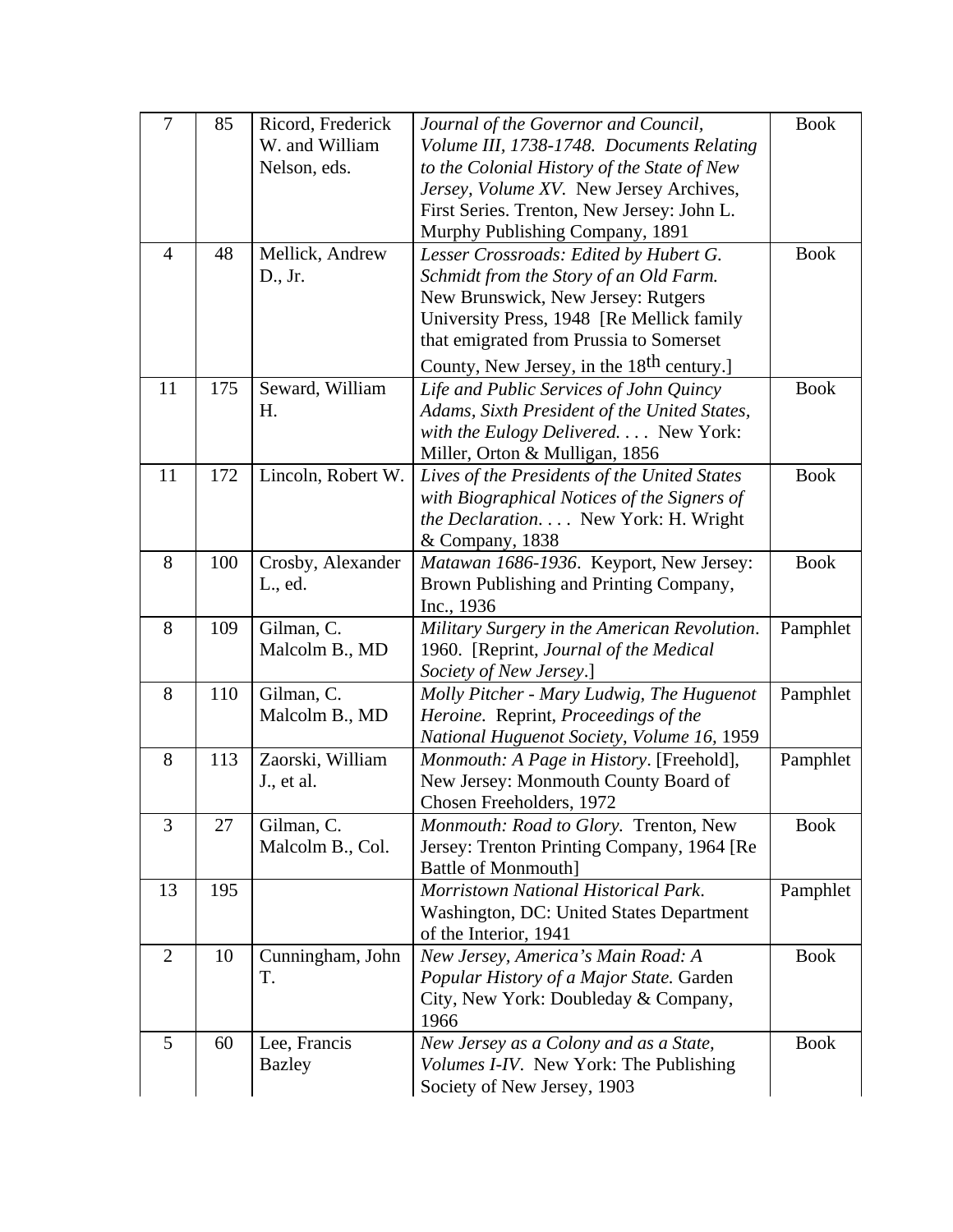| $\overline{4}$ | 46                | Kocher, Charles F.                                 | New Jersey Decedents' Estates. New York:<br>Erle W. Whitfield, 1912                                                                                  | <b>Book</b> |
|----------------|-------------------|----------------------------------------------------|------------------------------------------------------------------------------------------------------------------------------------------------------|-------------|
| 9              | 143               | Lindabury,<br>Richard V., ed.                      | New Jersey History, Index to Volume #82.<br>Newark, New Jersey: New Jersey Historical<br>Society, 1964                                               | Periodical  |
| 9              | 144               | Lindabury,<br>Richard V., ed.                      | New Jersey History, Index to Volume #91.<br>Newark, New Jersey: New Jersey Historical<br>Society, 1973                                               | Periodical  |
| 9              | 145               | Lindabury,<br>Richard V., ed.                      | New Jersey History, Index to Volume #92.<br>Newark, New Jersey: New Jersey Historical<br>Society, 1974                                               | Periodical  |
| 9              | 147               | Lindabury,<br>Richard V., ed.                      | New Jersey History, Index to Volume #95.<br>Newark, New Jersey: New Jersey Historical<br>Society, 1977                                               | Periodical  |
| 9              | 146               | Lindabury,<br>Richard V., ed.                      | New Jersey History, Index to Volumes #93 &<br>#94. Newark, New Jersey: New Jersey<br>Historical Society, 1976                                        | Periodical  |
| 9              | 141               | Grover, Katherine<br>and Kenneth C.<br>Myers, eds. | New Jersey History, Volume 114,<br>Spring/Summer, Fall/Winter 1996. Newark,<br>New Jersey: New Jersey Historical Society,<br>1996                    | Periodical  |
| 9              | 142               | Myers, Kenneth<br>C., ed.                          | New Jersey History, Volume 115,<br>Spring/Summer, Fall/Winter 1997. Newark,<br>New Jersey: New Jersey Historical Society,<br>1997                    | Periodical  |
| 9              | 117               | Mahoney, Joseph<br>F., ed.                         | New Jersey History, Volume 89, Nos. 2, 3, &<br>4. Newark, New Jersey: New Jersey<br>Historical Society, 1971                                         | Periodical  |
| 9              | 128<br>to<br>133  | Lender, Mark E.,<br>ed.                            | New Jersey History, Volumes 100-105.<br>[Complete] Newark, New Jersey: New<br>Jersey Historical Society, 1982-1987                                   | Periodical  |
| 9              | 134               | Lender, Mark E.,<br>ed.                            | New Jersey History, Volumes 107-113.<br>[Complete] Newark, New Jersey: New Jersey<br>Historical Society, 1989-1995                                   | Periodical  |
| 9              | 118<br>to<br>125  | Mahoney, Joseph<br>F., ed.                         | New Jersey History, Volumes 90-97.<br>[Complete] Newark, New Jersey: New<br>Jersey Historical Society, 1972 -1979                                    | Periodical  |
| 9              | 126<br>and<br>127 | Coin, Gregory, ed.                                 | New Jersey History, Volumes 98-99.<br>[Complete] Newark, New Jersey: New<br>Jersey Historical Society, 1980-1981                                     | Periodical  |
| 3              | 28                | Chapman, Francis,<br>et al.                        | New Jersey's Historic Houses: A Guide to<br>Homes Open to the Public. South<br>Brunswick, New Jersey, and New York: A.S.<br>Barnes and Company, 1971 | <b>Book</b> |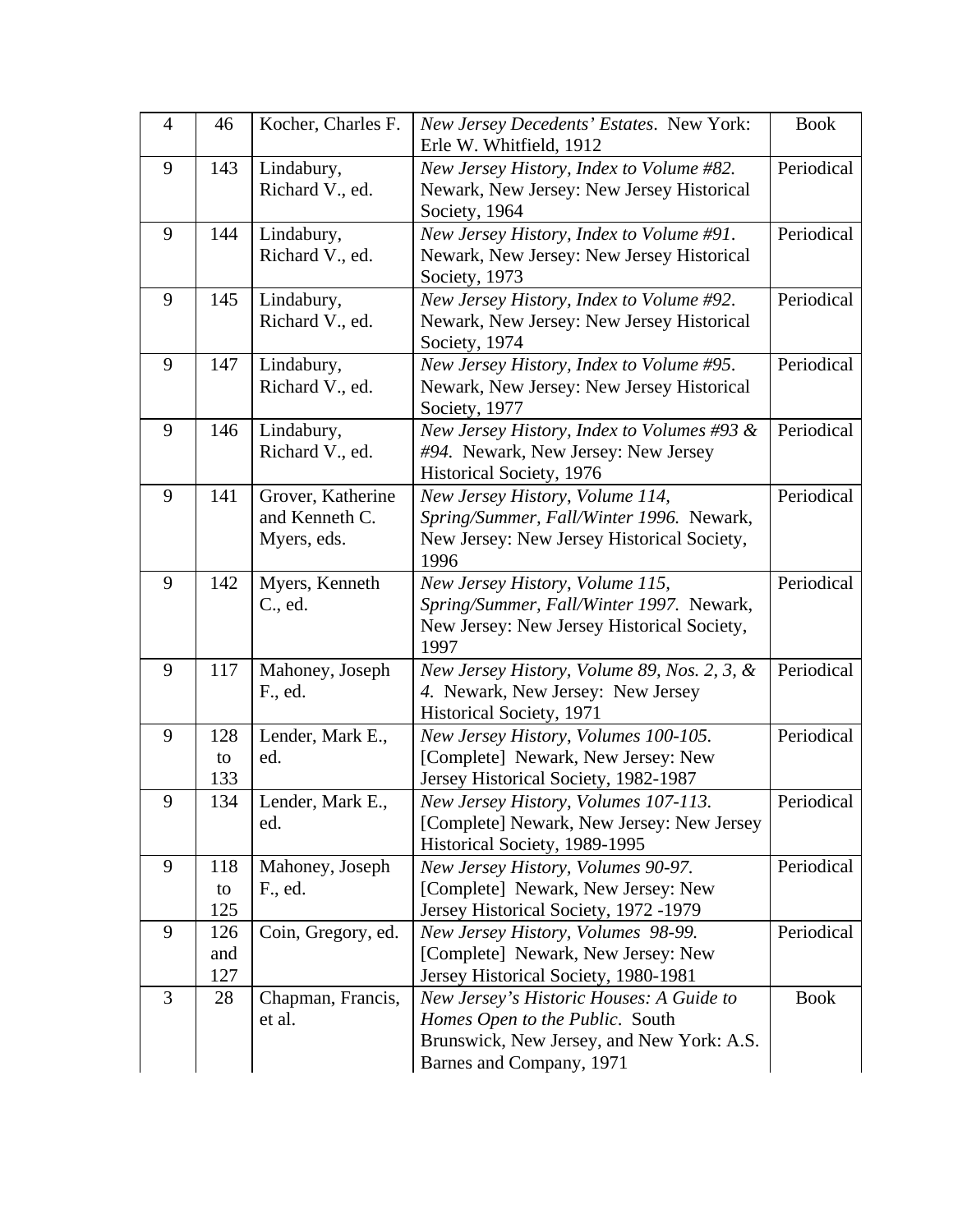| $\overline{4}$ | 49  | Smith, J. Spencer, | New Jersey's Relation to the Port of New             | <b>Book</b> |
|----------------|-----|--------------------|------------------------------------------------------|-------------|
|                |     | et al.             | York: Fourth Preliminary Report of the New           |             |
|                |     |                    | Jersey Harbor Commission. Newark, New                |             |
|                |     |                    | Jersey: The Essex Press, 1914                        |             |
| 3              | 22  | Derry, Ellis L.    | Old and Historic Churches of New Jersey.             | <b>Book</b> |
|                |     |                    | Union City, New Jersey: William H. Wise              |             |
|                |     |                    | and Company, 1979                                    |             |
| 5              | 63  | Salter, Edwin      | Old Times in Old Monmouth. Freehold, New             | <b>Book</b> |
|                |     |                    | Jersey: James S. Yard, 1887.                         |             |
| 3              | 20  | Brinckmann, John   | Pemberton and Hightstown: A Chronicle of             | <b>Book</b> |
|                |     |                    | Railroading through the Farm Belt of New             |             |
|                |     |                    | Jersey. Edison, New Jersey: John                     |             |
|                |     |                    | Brinckmann, 1987                                     |             |
| 10             | 167 | Wildman, Edward    | Penn's Woods, 1682-1932. N.p.: Author,               | <b>Book</b> |
|                |     | Ε.                 | 1944 [Re giant old trees in New Jersey,              |             |
|                |     |                    | Pennsylvania, Maryland, and Delaware.]               |             |
| 5              | 68  |                    | Plastic Binder: Miscellaneous newspaper              |             |
|                |     |                    | clippings                                            |             |
| $\overline{4}$ | 57  |                    | Plastic Binder: Miscellaneous Newspaper              |             |
|                |     |                    | Clippings                                            |             |
| 11             | 171 | Langhorne, John    | Plutarch's Lives, Translated from the                | <b>Book</b> |
|                |     | and William        | Original Greek with Notes, Critical and              |             |
|                |     | Langhorne          | Historical, and a Life of Plutarch 1864              |             |
| 3              | 32  | Musgrove, Eugene   | Poems of New Jersey: An Anthology. New               | <b>Book</b> |
|                |     | R., ed.            | York: The Gregg Publishing Company, 1923             |             |
| 8              | 106 |                    | Prelude to Revolution: A Commemorative               | Pamphlet    |
|                |     |                    |                                                      |             |
|                |     |                    | Program at Kirkpatrick Chapel, Rutgers.              |             |
|                |     |                    | N.p.: New Jersey Bicentennial                        |             |
|                |     |                    | Commission/Middlesex Freeholders, 1974               |             |
| 8              | 112 | Latschar, John A.  | Prelude to Revolution: The New Brunswick             | Pamphlet    |
|                |     |                    | Meeting of July 21, 1774. Middlesex                  |             |
|                |     |                    | County, New Jersey: Middlesex County                 |             |
|                |     |                    | Cultural and Heritage Commission, 1974               |             |
| $\overline{4}$ | 50  | Niles, Hezekiah    | Principles and Acts of The Revolution in             | <b>Book</b> |
|                |     |                    | America. New York: A.S. Barnes &                     |             |
|                |     |                    | Company Publishers, 1822, 1876                       |             |
| 8              | 101 |                    | Proceedings of the New Jersey Historical             | <b>Book</b> |
|                |     |                    | Society, Volume I, 1845-1846. Newark, New            |             |
|                |     |                    | Jersey: Office of the Daily Advertiser, 1847         |             |
| 8              | 102 |                    | Proceedings of the New Jersey Historical             | <b>Book</b> |
|                |     |                    | Society, Volume V. Newark, New Jersey:               |             |
|                |     |                    | Daily Advertiser, 1851                               |             |
| 9              | 116 | Lindabury,         | Proceedings of the New Jersey Historical             | Periodical  |
|                |     | Richard, V., ed.   | Society, Volume 83, No. 2, April 1965.               |             |
|                |     |                    | Edison, New Jersey: New Jersey Historical<br>Society |             |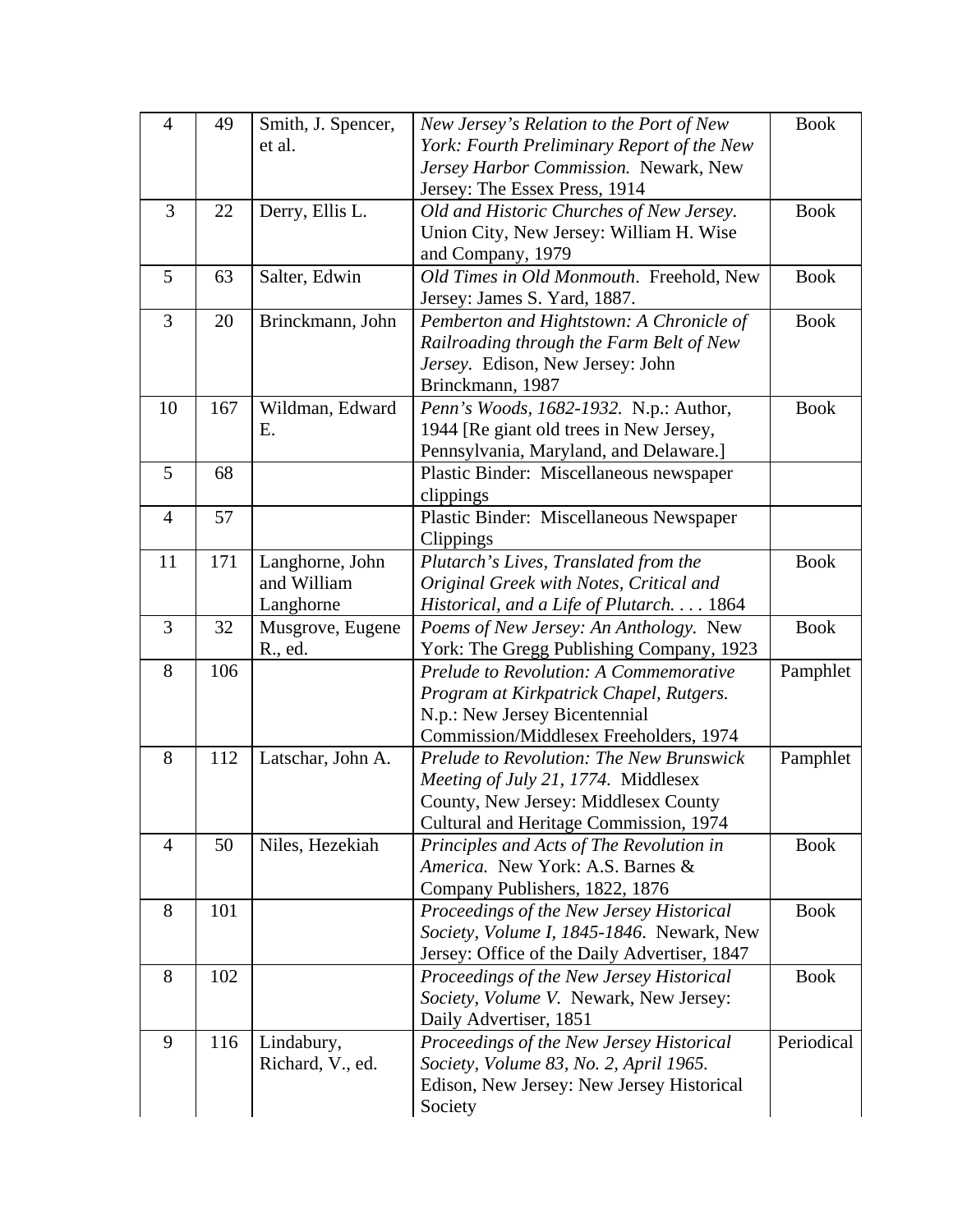| 10             | 160 | Jamison, Wallace<br>N.                                                                                                                | Religion in New Jersey: A Brief History.                                                                                                                                                             | <b>Book</b> |
|----------------|-----|---------------------------------------------------------------------------------------------------------------------------------------|------------------------------------------------------------------------------------------------------------------------------------------------------------------------------------------------------|-------------|
|                |     |                                                                                                                                       | New Jersey Historical Series, Volume 13.<br>Princeton, New Jersey: Van Nostrand, 1964                                                                                                                |             |
| $\overline{4}$ | 52  | <b>State Commission</b><br>for Erection of<br>Monument to<br>Ninth New Jersey<br><b>Volunteers at New</b><br>Berne, North<br>Carolina | Report of the State Commission for Erection<br>of Monument to Ninth New Jersey Volunteers<br>at New Berne, North Carolina. N.p.: Author,<br>1905                                                     | <b>Book</b> |
| 5              | 67  | Cobb, Genevieve<br>C.                                                                                                                 | Rockingham - Washington's Headquarters at<br>Rocky Hill, New Jersey. Princeton, New<br>Jersey: Princeton Chapter Daughters of the<br>American Revolution, 1958                                       | Pamphlet    |
| 10             | 162 |                                                                                                                                       | Scribner's Magazine, Volume VII, January-<br>June 1890. New York: Charles Scribner's<br>Sons, 1890                                                                                                   | Periodical  |
| 11             | 170 | Frost, John                                                                                                                           | Select Works of the British Poets from<br>Falconer to Sir Walter Scott<br>Philadelphia: Thomas Wardle, 1838                                                                                          | <b>Book</b> |
| $\overline{4}$ | 55  | Tennent, Gilbert                                                                                                                      | Sermons on Important Subjects: Adapted to<br>the Perilous State of the British Nation,<br>Lately Preached in Philadelphia.<br>Philadelphia: James Chattin, 1758                                      | <b>Book</b> |
| $\overline{7}$ | 90  | Bozman, John<br>Leeds                                                                                                                 | Sketch of the History of Maryland. During<br>the Three First Years After Its Settlement: To<br>Which Is Prefixed, A Copious Introduction.<br>Baltimore: Edward J. Coale, 1811                        | <b>Book</b> |
| 5              | 65  | Fay & Davison,<br>Messrs.                                                                                                             | Sketches of the War, Between the United<br>States and the British Isles. Volumes I and<br><i>II.</i> Rutland, Vermont: Fay and Davison,<br>1815                                                      | <b>Book</b> |
| 1              | 7   |                                                                                                                                       | Souvenir of the 200 <sup>th</sup> Anniversary of the<br>Lighting of the Sandy Hook Lighthouse,<br>Sandy Hook, New Jersey, 1764, June 11.<br>Rumson, New Jersey: Friends of Sandy<br>Hook, Inc., 1964 | Pamphlet    |
| $\overline{2}$ | 14  | Robertson, Keith                                                                                                                      | States of the Nation: New Jersey. New York:<br>Coward-McCann Inc., 1968                                                                                                                              | <b>Book</b> |
| 5              | 66  | New Jersey State<br>Legislature                                                                                                       | Statutes of the State of New Jersey. Trenton,<br>New Jersey: Phillips & Boswell, 1847                                                                                                                | <b>Book</b> |
| $\overline{4}$ | 53  |                                                                                                                                       | Stories of New Jersey [WPA Bulletins].<br>Newark, New Jersey: Federal Writers'<br>Project of the Works Progress<br>Administration, 1938-1942                                                         | <b>Book</b> |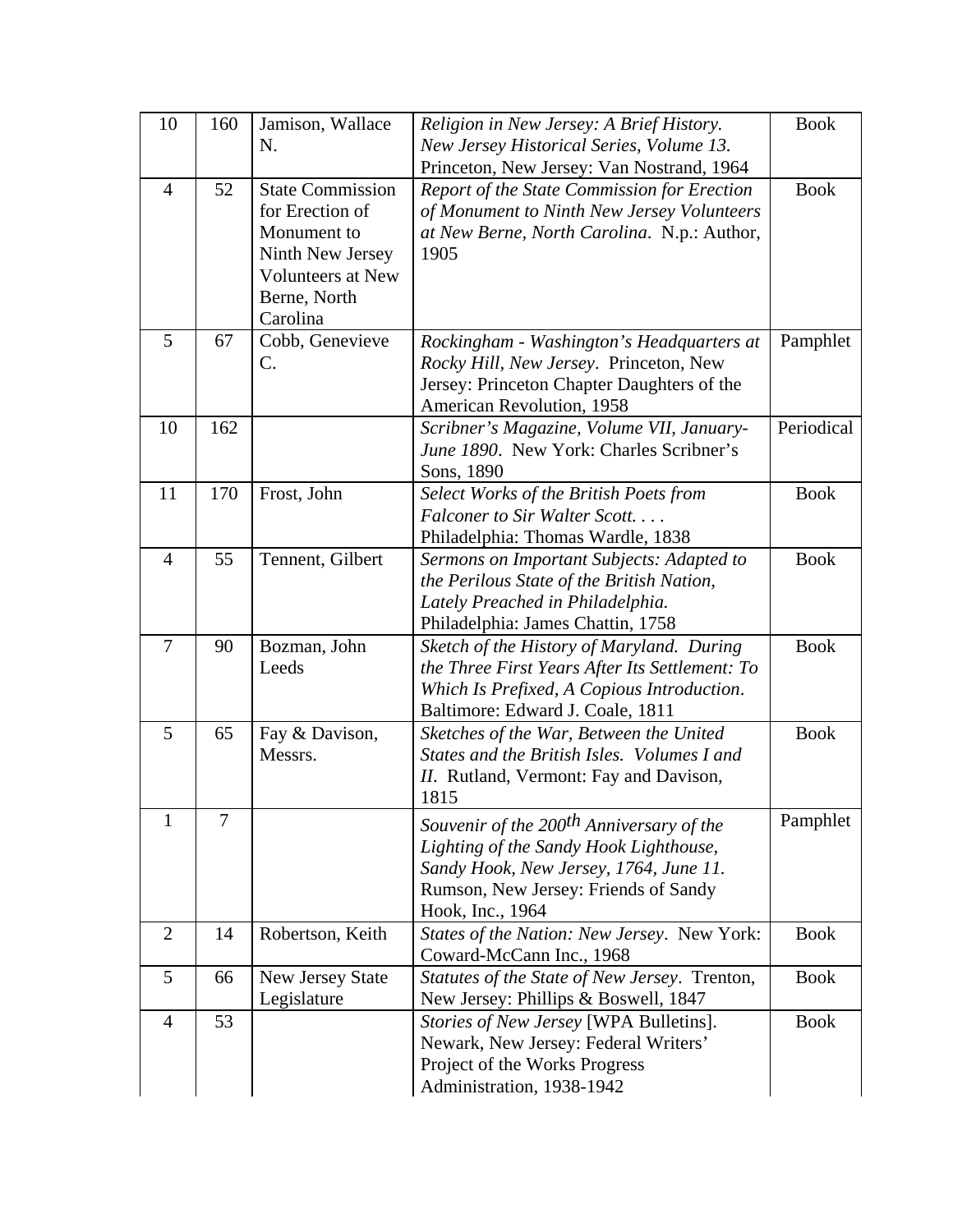| 12             | 180 |                    | The Addresses and Messages of the             | <b>Book</b> |
|----------------|-----|--------------------|-----------------------------------------------|-------------|
|                |     |                    | Presidents of the United States from 1782-    |             |
|                |     |                    | 1839. New York: McClean & Taylor,             |             |
|                |     |                    | 1839                                          |             |
| 6              | 79  | Rollin, Charles    | The Ancient History of the Egyptians,         | <b>Book</b> |
|                |     |                    | Carthaginians, Assyrians, Babylonians,        |             |
|                |     |                    | Medes and Persians, Grecians, and             |             |
|                |     |                    | Macedonians. New York: Harper &               |             |
|                |     |                    | Brothers, 1843 (two volume set).              |             |
| 8              | 114 | Prince, Carl E.    | The Army at Middlebrook, 1778-1779.           | Pamphlet    |
|                |     |                    | Somerset County, New Jersey: Somerset         |             |
|                |     |                    | County Historical Society, 1958. [Also titled |             |
|                |     |                    | Middlebrook - The American Eagle's Nest]      |             |
| 8              | 93  | Brisbane, Arthur   | The Book of Today. New York: International    | <b>Book</b> |
|                |     |                    | Magazine Company, 1923                        |             |
| 3              | 18  | Bill, Alfred Hoyt  | The Campaign of Princeton, 1776-1777.         | <b>Book</b> |
|                |     |                    | Princeton, New Jersey: Princeton University   |             |
|                |     |                    | Press, 1948                                   |             |
| 8              | 95  |                    | The Century Illustrated Monthly Magazine,     | Periodical  |
|                |     |                    | Volume LIII. New York: The Century            |             |
|                |     |                    | Company, 1897                                 |             |
| 8              | 96  |                    | The Century Illustrated Monthly Magazine,     | Periodical  |
|                |     |                    | Volume LIX. New York: The Century             |             |
|                |     |                    | Company, 1900                                 |             |
| 3              | 36  | Thwaites, Reuben   | The Colonies, 1492-1750. New York:            | <b>Book</b> |
|                |     | Gold               | Longmans, Green and Company, 1927             |             |
| $\overline{4}$ | 44  | Elmer, Lucius Q.C. | The Constitution and Government of the        | <b>Book</b> |
|                |     |                    | Province and State of New Jersey with         |             |
|                |     |                    | Biographical Sketches of the Governors from   |             |
|                |     |                    | 1776 to 1845 and Reminiscences of the         |             |
|                |     |                    | Bench and Bar During More Than Half a         |             |
|                |     |                    | Century. Collections of the New Jersey        |             |
|                |     |                    | Historical Society. Volume VII. Newark,       |             |
|                |     |                    | New Jersey: Martin R. Dennis and Company,     |             |
|                |     |                    | 1872                                          |             |
| 8              | 108 |                    | The Decoration and Furnishings at Morven.     | Pamphlet    |
|                |     |                    | N.p.: N.p., 1960                              |             |
| 8              | 107 | Cottrell, Alden T. | The Deserted Village at Allaire. Trenton,     | Pamphlet    |
|                |     |                    | New Jersey: Trenton Printing Company,         |             |
|                |     |                    | 1960.                                         |             |
| $\overline{4}$ | 56  | Willich, A.F.M.,   | The Domestic Encyclopedia; or, A              | <b>Book</b> |
|                |     | M.C. and James     | Dictionary of Facts, and Useful Knowledge.    |             |
|                |     | Mease, M.D.        | Volume III [of 5, entries Fir to Lux].        |             |
|                |     |                    | Philadelphia: William Young Birch and         |             |
|                |     |                    | Abraham Small, 1804                           |             |
|                |     |                    |                                               |             |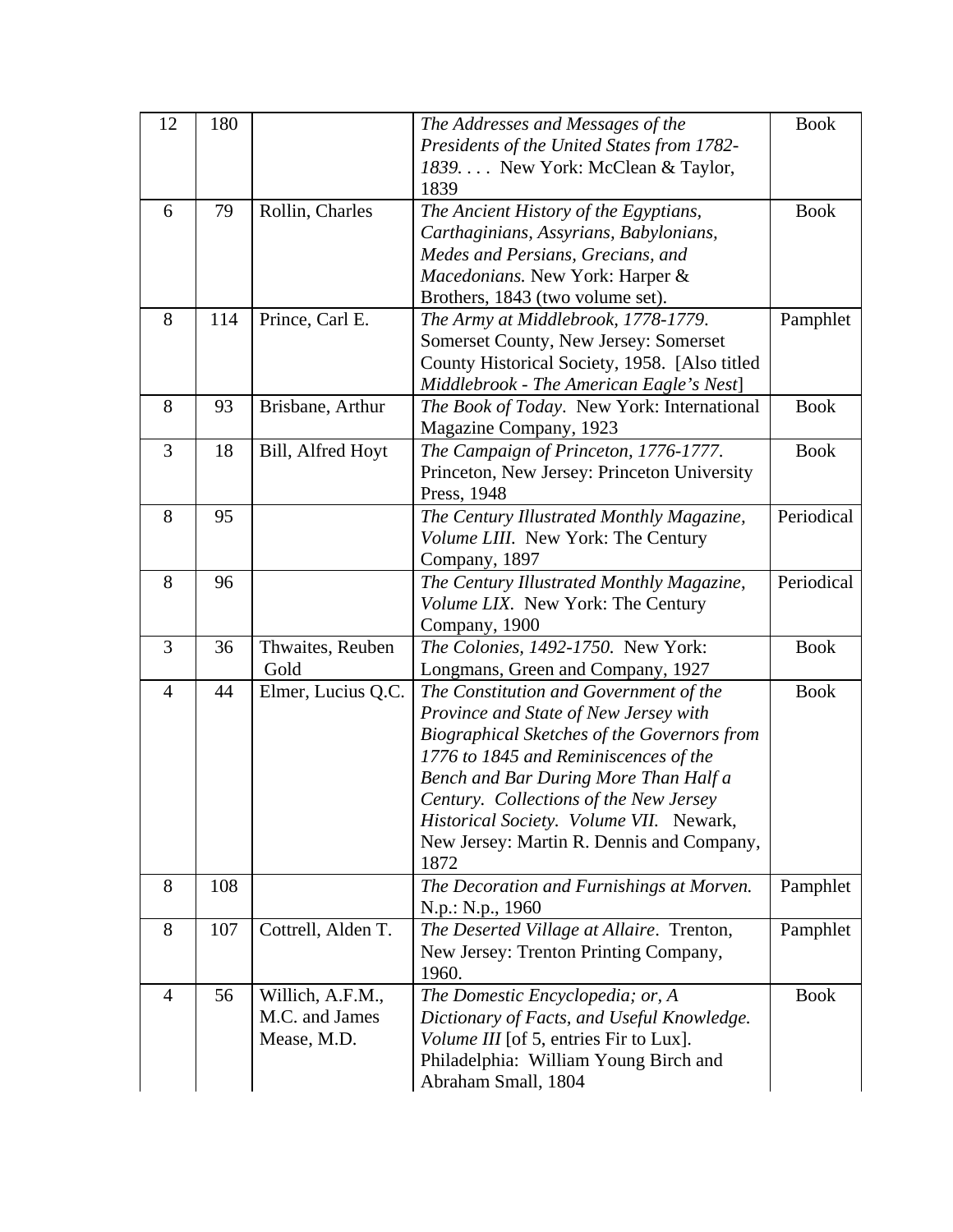| 8              | 98  | Heusser, Albert H.  | The Forgotten General: Robert Erskine,<br>F.R.S. (1735-1780). Paterson, New Jersey:           | <b>Book</b> |
|----------------|-----|---------------------|-----------------------------------------------------------------------------------------------|-------------|
|                |     |                     | Benjamin Franklin Press, 1928                                                                 |             |
| 10             | 166 | Widmer, Kemble      | The Geology & Geography of New Jersey.                                                        | <b>Book</b> |
|                |     |                     | Princeton, New Jersey: D. Van Nostrand,                                                       |             |
|                |     |                     | 1964                                                                                          |             |
| $\overline{2}$ | 17  | Griscom, Lloyd E.   | The Historic County of Burlington. Mount                                                      | Pamphlet    |
|                |     |                     | Holly, New Jersey: Burlington County                                                          |             |
|                |     |                     | Cultural Heritage Commission, 1973                                                            |             |
| 10             | 157 | Raum, John O.       | The History of New Jersey, from its Earliest                                                  | <b>Book</b> |
|                |     |                     | Settlement to the Present Time. Two                                                           |             |
|                |     |                     | volumes. Philadelphia: John E. Potter and                                                     |             |
|                |     |                     | Company, 1877. [Includes the union of East                                                    |             |
| 8              | 103 | Gordon, Thomas      | and West New Jersey, and Indian Tribes.]                                                      | <b>Book</b> |
|                |     | F.                  | The History of New Jersey, From the<br>Discovery by Europeans to the Adoption of              |             |
|                |     |                     | the Federal Constitution. Trenton, New                                                        |             |
|                |     |                     | Jersey: Daniel Fenton, 1834                                                                   |             |
| 3              | 35  | Pyne, Henry R.      | The History of the First New Jersey Cavalry.                                                  | <b>Book</b> |
|                |     |                     | (Sixteenth Regiment New Jersey Volunteers).                                                   |             |
|                |     |                     | Trenton, New Jersey: J.A. Beecher, 1871                                                       |             |
| 8              | 111 | Fullerton, Boyd, et | The History of the New Jersey Agricultural                                                    | Pamphlet    |
|                |     | al.                 | Society, Early Attempts to Form a Society,                                                    |             |
|                |     |                     | Proceedings, Fairs, Activities and                                                            |             |
|                |     |                     | Accomplishments, 1781-1940. Trenton, New                                                      |             |
|                |     |                     | Jersey: New Jersey Agricultural Society,                                                      |             |
|                |     |                     | 1947                                                                                          |             |
| 1              | 6   | Stedman, Charles    | The History of the Origin, Progress, and                                                      | <b>Book</b> |
|                |     |                     | Termination of the American War. Two                                                          |             |
|                |     |                     | volumes. London: Author, 1794                                                                 |             |
| 8              | 94  | Carter, William H., | The Horses of the World: The Development                                                      | <b>Book</b> |
|                |     | Major General       | of Man's Companion in War Camp, on                                                            |             |
|                |     |                     | Farm, in the Marts of Trade, and in the Field                                                 |             |
|                |     |                     | of Sports. Washington, DC: National                                                           |             |
| 10             | 159 | Mead, Peter B., ed. | Geographic Society, 1923                                                                      | Periodical  |
|                |     |                     | The Horticulturist $\&$ Journal of Rural Art $\&$<br>Rural Taste, Volume 17. New York: Mead & |             |
|                |     |                     | Woodward, 1862                                                                                |             |
| 3              | 23  | Donaldson,          | The House in Which Thomas Jefferson Wrote                                                     | <b>Book</b> |
|                |     | Thomas              | the Declaration of Independence.                                                              |             |
|                |     |                     | Philadelphia: Avil Printing Company, 1898                                                     |             |
| 10             | 155 | Boyle, Robert H.    | The Hudson River: A Natural and Unnatural                                                     | <b>Book</b> |
|                |     |                     | History. New York: W.W. Norton, 1969                                                          |             |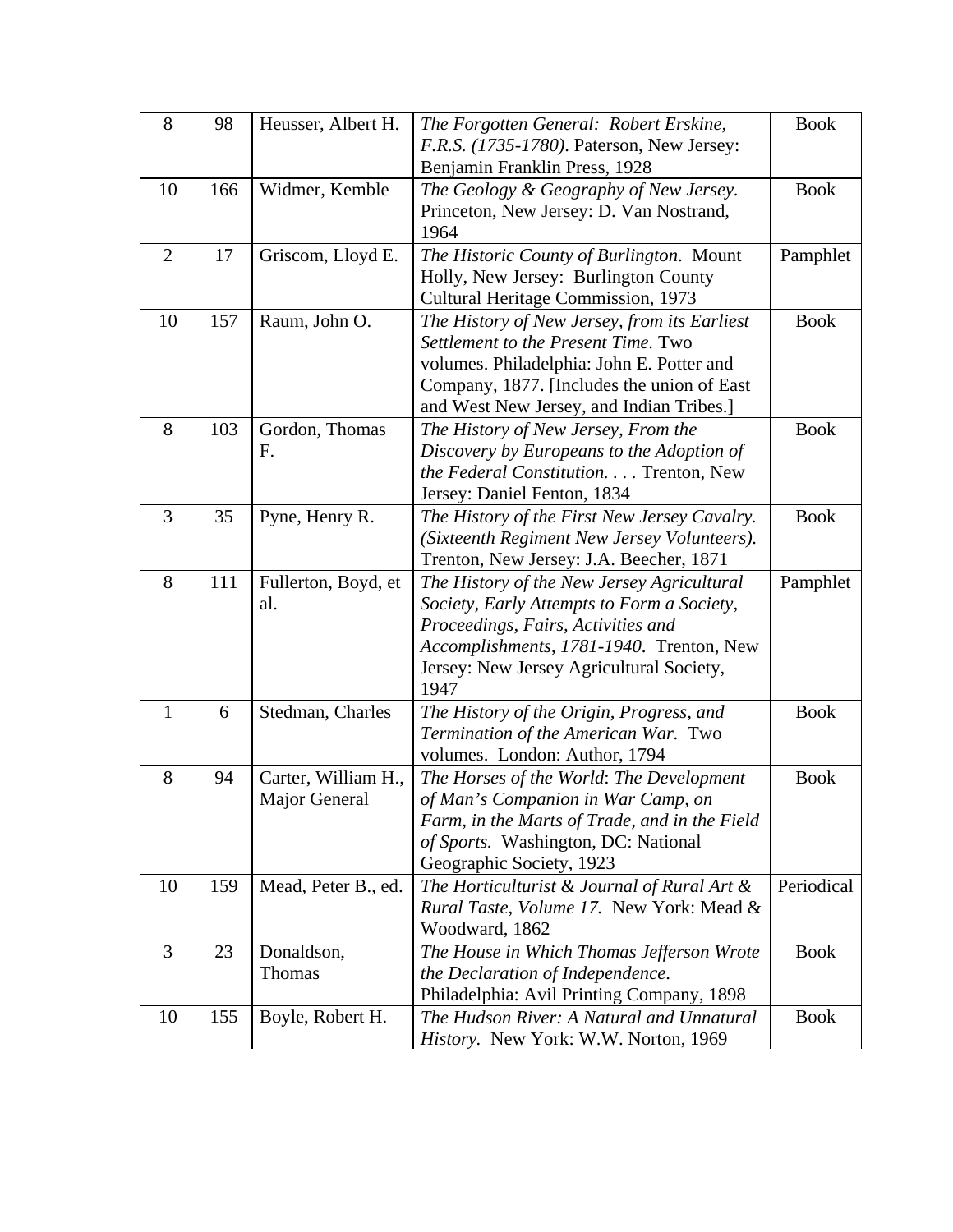| 10             | 161 | Woolman, John                                                  | The Journal of John Woolman. Boston and<br>New York: Houghton Mifflin, 1909.<br>[Introduction by John G. Whittier.                                                                                           | <b>Book</b> |
|----------------|-----|----------------------------------------------------------------|--------------------------------------------------------------------------------------------------------------------------------------------------------------------------------------------------------------|-------------|
|                |     |                                                                | Woolman's journal from 1720 to 1722.]                                                                                                                                                                        |             |
| 11             | 177 | Whitehead, John                                                | The Judicial and Civil History of New Jersey.<br>Morristown, New Jersey: The Boston History<br>Company, 1897                                                                                                 | <b>Book</b> |
| 12             | 182 |                                                                | The Knickerbocker or New-York Monthly<br>Magazine, Volume XLI. New York: S.<br>Hueston, 1853                                                                                                                 | <b>Book</b> |
| 12             | 185 | Raymond, Henry J.                                              | The Life and Public Services of Abraham<br>Lincoln, Sixteenth President of the United<br>States, Together with His State Papers. New<br>York: Derby and Miller, 1865                                         | <b>Book</b> |
| 11             | 173 | McCabe, James D.                                               | The Life and Public Services of Gen. James<br>A. Garfield. Philadelphia: P.W. Ziegler<br>& Company, 1881                                                                                                     | <b>Book</b> |
| 12             | 188 | Tarbell, Ida M.                                                | The Life of Abraham Lincoln, Drawn from<br><b>Original Sources and Containing Many</b><br>Speeches, Letters, and Telegrams, Hitherto<br>Unpublished Four Volumes. New<br>York: Lincoln History Society, 1902 | <b>Book</b> |
| $\overline{2}$ | 9   | Balch, William R.                                              | The Life of James Abraham Garfield.<br>Philadelphia: J.C. McCurdy and Company,<br>1881                                                                                                                       | <b>Book</b> |
| 5              | 61  | Boudinot, J.J.                                                 | The Life, Public Services, Addresses, and<br>Letters of Elias Boudinot, LL.D. Two<br>volumes. New York & Boston: Houghton<br>Mifflin, 1896                                                                   | <b>Book</b> |
| 10             | 158 | Holland, Laurence<br>B., Nathaniel Burt,<br>and A. Walton Litz | The Literary Heritage of New Jersey.<br>Princeton, New Jersey: D. Van Nostrand,<br>1964                                                                                                                      | <b>Book</b> |
| 10             | 165 | Weslager, C.A.                                                 | The Log Cabin in America: From Pioneer<br>Days to the Present. New Brunswick, New<br>Jersey: Rutgers University Press, 1969                                                                                  | <b>Book</b> |
| $\overline{4}$ | 47  | Lee, James                                                     | The Morris Canal: A Photographic History.<br>York, Pennsylvania: Canal Press<br>Incorporated, 1973                                                                                                           | <b>Book</b> |
| 6              | 80  | Yard, Robert<br>Sterling                                       | The National Parks Portfolio. Washington:<br>United States Government Printing Office,<br>1928                                                                                                               | <b>Book</b> |
| 9              | 115 |                                                                | The New Jersey Historical Society Annual<br>Report for the Year 1976. Newark, New<br>Jersey: New Jersey Historical Society, 1976.                                                                            | Pamphlet    |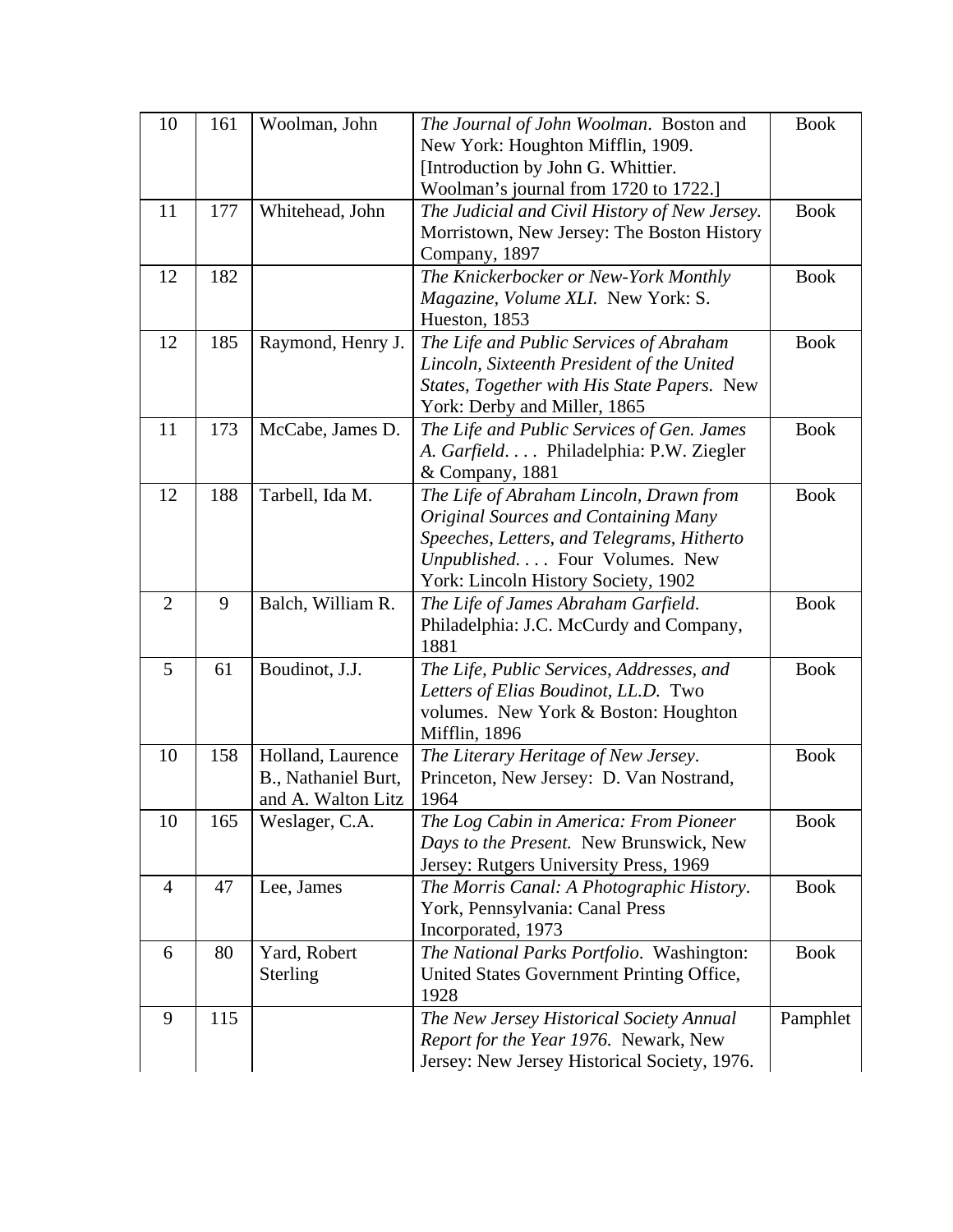| 3              | 37  | Weiss, Harry B.          | The Old Copper Mines of New Jersey.         | <b>Book</b> |
|----------------|-----|--------------------------|---------------------------------------------|-------------|
|                |     | and Grace M.             | Trenton, New Jersey: The Past Times Press,  |             |
|                |     | Weiss                    | 1963                                        |             |
| 12             | 183 | Peterson, Charles        | The Old Stone Mansion. Philadelphia: T.B.   | <b>Book</b> |
|                |     |                          | Peterson and Brothers, 1859 [Novel]         |             |
| 10             | 164 | Warren, George           | The Outdoor Heritage of New Jersey.         | <b>Book</b> |
|                |     | C., Jr.                  | Trenton, New Jersey: New Jersey Fish and    |             |
|                |     |                          | Game Commission, 1937                       |             |
| 8              | 97  | Morris, Lewis,           | The Papers of Governor Lewis Morris.        | <b>Book</b> |
|                |     | Governor                 | Collections of the New Jersey Historical    |             |
|                |     |                          | Society, Volume IV, Newark, New Jersey:     |             |
|                |     |                          | New Jersey Historical Society, 1852         |             |
| 13             | 194 | Whitehead,               | The Papers of Lewis Morris, Governor of     | <b>Book</b> |
|                |     | William A., ed.          | Province of New Jersey from 1738-1746.      |             |
|                |     |                          | New York: George P. Putnam, 1852            |             |
| $\mathbf{1}$   | 5   | Lossing, Benson J.       | The Pictorial Field Book of the Revolution. | <b>Book</b> |
|                |     |                          | Two volumes. New York: Harper &             |             |
|                |     |                          | Brothers, Publishers, 1855                  |             |
| 12             | 184 | Browning,                | The Poetical Works of Elizabeth Barrett     | <b>Book</b> |
|                |     | <b>Elizabeth Barrett</b> | Browning. New York: Thomas Y. Crowell       |             |
|                |     |                          | & Company, 1882                             |             |
| 11             | 174 | Moore, Thomas            | The Poetical Works of Thomas Moore,         | <b>Book</b> |
|                |     | and J.W. Lake            | Including His Melodies, Ballads, etc.       |             |
|                |     |                          | Complete in One Volume. Philadelphia: J.    |             |
|                |     |                          | Crissy, 1841                                |             |
| $\overline{4}$ | 51  | Taylor, Frank H.         | The Port and City of Philadelphia.          | <b>Book</b> |
|                |     | and Wilfred H.           | Philadelphia: Local Organizing Commission   |             |
|                |     | Schoff                   | of the Congress of Navigation, 1912         |             |
| 5              | 62  | Mellick, Andrew          | The Story of an Old Farm or Life in New     | <b>Book</b> |
|                |     | D., Jr.                  | Jersey in the Eighteenth Century.           |             |
|                |     |                          | Somerville, New Jersey: Unionist Gazette,   |             |
|                |     |                          | 1889                                        |             |
| 11             | 179 | Byron, Lord and          | The Works of Lord Byron in Verse and        | <b>Book</b> |
|                |     | <b>Fritz Green</b>       | Prose. Includes his letters, journals, etc. |             |
|                |     | Halleck, Esq.            | With a Sketch of his Life. New York: Alex   |             |
|                |     |                          | <b>B.</b> Blake, 1845                       |             |
| $\overline{2}$ | 16  | Weiss, Harry B.          | They Took to the Waters: The Forgotten      | <b>Book</b> |
|                |     | and Howard               | Mineral Spring Resorts of New Jersey and    |             |
|                |     | Kremble                  | Nearby Pennsylvania. Trenton, New Jersey:   |             |
|                |     |                          | The Past Times Press, 1962                  |             |
| $\overline{3}$ | 34  | Pepper, Adeline          | Tours of Historic New Jersey. Princeton,    | <b>Book</b> |
|                |     |                          | New Jersey: The New Jersey Tercentenary     |             |
|                |     |                          | Commission, 1965                            |             |
| $\overline{4}$ | 45  | Hulme, F. Edward         | Wild Fruits of the Country-side. London:    | <b>Book</b> |
|                |     |                          | Hutchinson and Company, Paternoster Row,    |             |
|                |     |                          | 1907                                        |             |